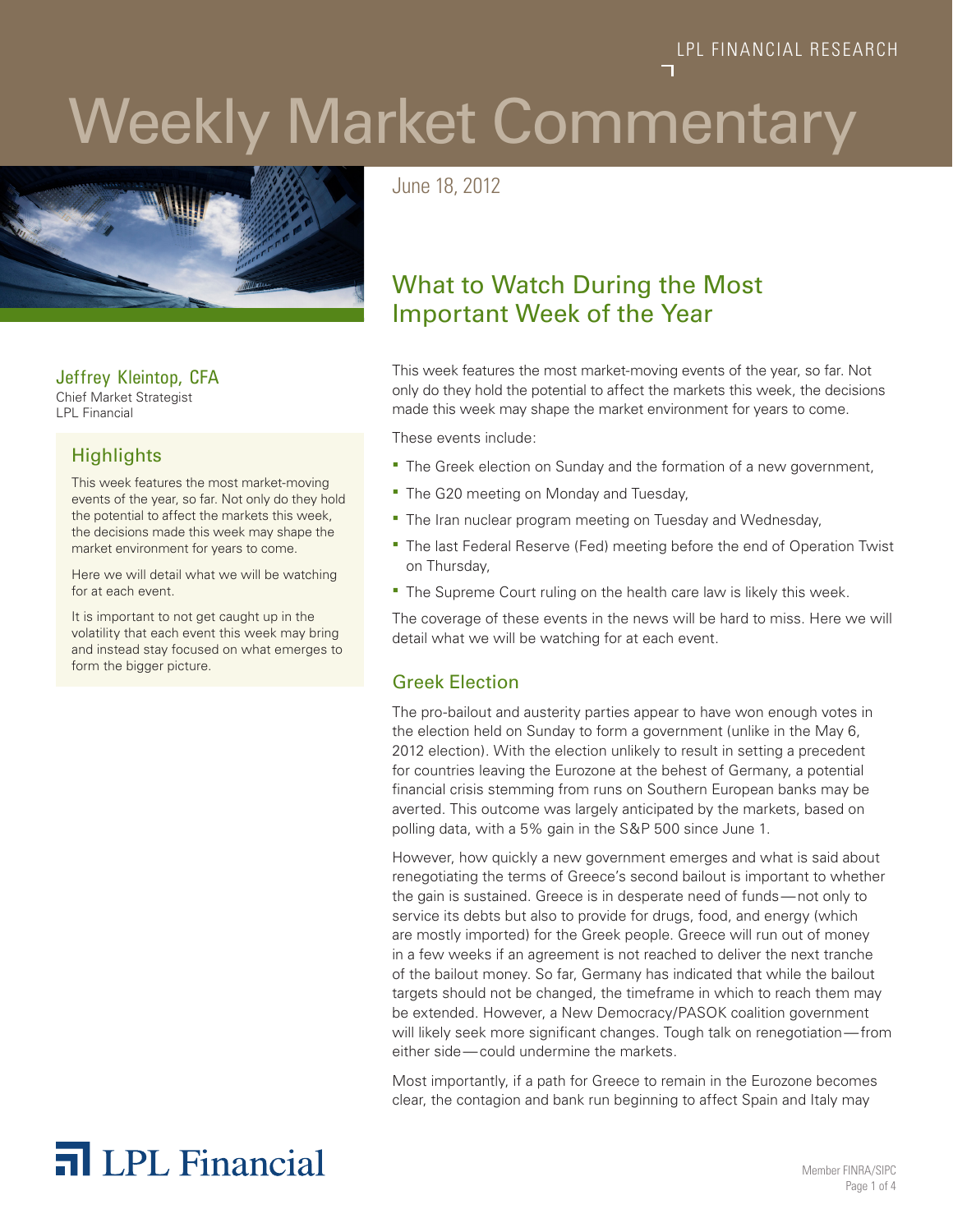recede along with their bond yields. Progress towards a long-term solution for a combined Europe can continue while Greece, a very small part of the Eurozone economy, will remain in a depression but be able to afford basic necessities for its people.

In a related action, with the vote out of the way, the European Central Bank may take action to provide economic stimulus and liquidity to banks.

## G20 Meeting

There are low expectations for this meeting, so any outcome would be an upside surprise for markets. We are watching for any new efforts at stabilizing the Eurozone.

- An endorsement of a framework for a Eurozone-wide deposit insurance program, essentially linking all of the individual countries' FDIC-like programs into one program for all of the Eurozone, could be seen as progress on a banking union and would likely be welcomed by the markets and European bank stocks.
- The audit of Spanish banks' capital needs—a precursor to the 100 billion euro Spanish bailout—may be unveiled at the G20. Once assessment of the recapitalization is complete, the amount to help shore up Spain's banks can begin to be dispersed and may stem the rise in Spanish bond yields to unsustainable levels.
- Finally, the G20 could announce an increase to the \$430 billion in IMF funds to combat the pressures in Europe.

# Iran Nuclear Talks

The deadline for Iran to make concessions on its nuclear program or face U.S. oil-related sanctions against Iran's central bank is scheduled to take effect on June 28, and European Union restrictions on oil imports from Iran begin on July 1. Iran has already seen oil orders fall sharply. Iran's oil exports are estimated by the International Energy Agency to have fallen by an estimated 40% since the start of the year, falling to 1.5 million barrels per day in April-May 2012 from 2.5 million at end 2011.

Yet Iran remains steadfastly against the ban on all uranium enrichment, and the market expects the talks in Moscow are unlikely to yield any more ground than the prior two talks this year. Without progress the risk rises of a military move by Israel or by an increasingly embattled Iranian president, who has seen his political power erode in the Iranian parliament.

We are watching for a potential compromise involving a freeze on highly enriched uranium while allowing Iran to produce power plant grade fuel. A modest breakthrough along these lines could be an upside surprise—though unlikely to materially further lower oil prices, it may relieve some geopolitical risk overhanging the markets.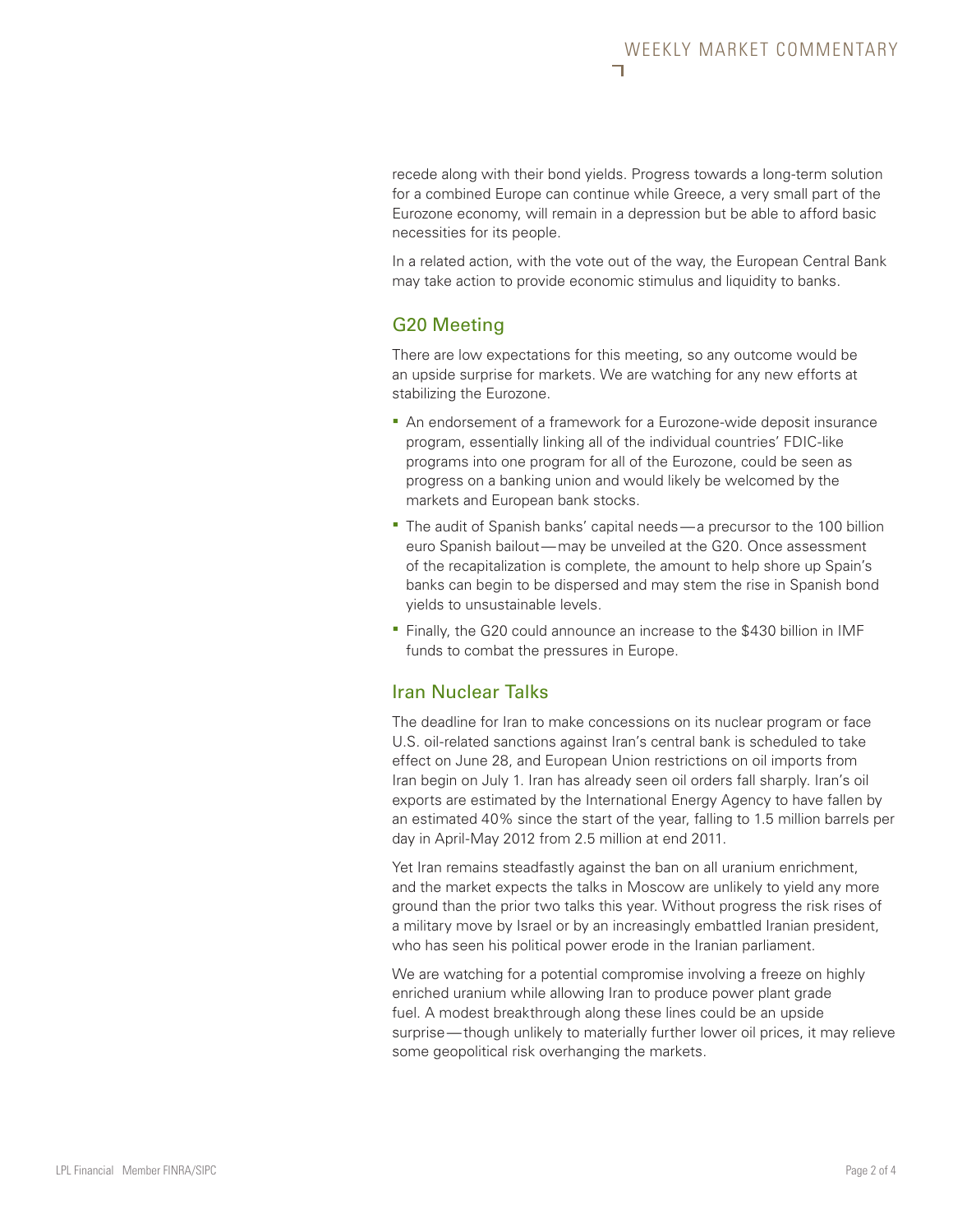

#### Source: LPL Financial, Bloomberg Data 06/18/12

(Shaded areas represent Fed programs from the date of announcement until termination)

The S&P 500 Index is an unmanaged index, which cannot be invested into directly. Past performance is no guarantee of future results.

#### 2 S&P 500 Industries Likely to React More Favorably to One Party

| Democrats                       | Republicans                                      |
|---------------------------------|--------------------------------------------------|
| <b>S&amp;P 500</b>              | S&P 500                                          |
| <b>Health Care Facilities</b>   | Coal & Consumable Fuels                          |
| S&P 500                         | S&P 500                                          |
| Food & Staples Retailing        | Diversified Financial Services                   |
| S&P 500<br><b>Gas Utilities</b> | S&P 500<br>Oil & Gas Exploration<br>& Production |
| S&P 500                         | S&P 500                                          |
| <b>Health Care Services</b>     | Oil & Gas Drilling                               |
| S&P 500                         | S&P 500                                          |
| Life Sciences Tools & Services  | <b>Managed Health Care</b>                       |
| S&P 500                         | S&P 500                                          |
| <b>Construction Materials</b>   | <b>Flectric Utilities</b>                        |
| S&P 500                         | S&P 500                                          |
| Homebuilding                    | <b>Specialty Retail</b>                          |
| S&P 500                         | S&P 500                                          |
| Construction & Farm Machinery   | Telecommunications Services                      |

Source: LPL Financial 06/14/12

### Federal Reserve

Given the weakness in recent U.S. economic data, the risks posed by the European problems, and the potential for tight fiscal policy next year including major tax hikes and spending cuts, the Fed is likely to announce a new stimulus program, such as QE3. Or the Fed may extend the current one, known as Operation Twist. If not, the markets will be disappointed. Stocks fell by 16–19%, as measured by the S&P 500 Index, after the end of each of the past two stimulus programs.

The Fed has many options, but it is the size and duration of the program that is most important. The Fed may choose a moderate-sized plan around half the size of the \$400 billion Operation Twist to suggest they are keeping firepower in reserve against a further deterioration in the situation in Europe. However, a program too small—or merely opting to extend the short-rate guidance to beyond late-2014—risks disappointing the markets.

# Supreme Court

A decision on the constitutionality of the Affordable Care Act will come this week—or next week at the latest—before the Supreme Court adjourns for the summer. What to watch for is not subtle: if the law is upheld, struck down, or if parts of the law are struck down.

The consensus expects the Supreme Court to strike down just the mandate requiring individuals to buy insurance with limits on pricing. This has been weighing on the stocks of HMOs and providers due to the adverse impact on profitability. However, if the court surprises investors and strikes down the entire law, HMOs would benefit while generic drug makers, hospitals, and diagnostic companies in the Health Care sector may suffer.

In addition, this decision has political implications. Striking down any of the law would be a blow to President Obama's reelection campaign. Industries tied to the outcome of the election may fare differently. In any case, expect Republicans to make it a priority to seek to dismantle the law next year.

It is important to not get caught up in the volatility that each event this week may bring and instead stay focused on what emerges to form the bigger picture. The stock market may be near an attractive point to reinvest cash—especially as clarity emerges from the events this week and the earnings season nears.  $\blacksquare$ 

#### IMPORTANT DISCLOSURES

The opinions voiced in this material are for general information only and are not intended to provide specific advice or recommendations for any individual. To determine which investment(s) may be appropriate for you, consult your financial advisor prior to investing. All performance reference is historical and is no guarantee of future results. All indices are unmanaged and cannot be invested into directly.

The economic forecasts set forth in the presentation may not develop as predicted and there can be no guarantee that strategies promoted will be successful.

Stock investing may involve risk including loss of principal.

The Federal Open Market Committee action known as Operation Twist began in 1961. The intent was to flatten the yield curve in order to promote capital inflows and strengthen the dollar. The Fed utilized open market operations to shorten the maturity of public debt in the open market. The action has subsequently been reexamined in isolation and found to have been more effective than originally thought. As a result of this reappraisal, similar action has been suggested as an alternative to quantitative easing by central banks.